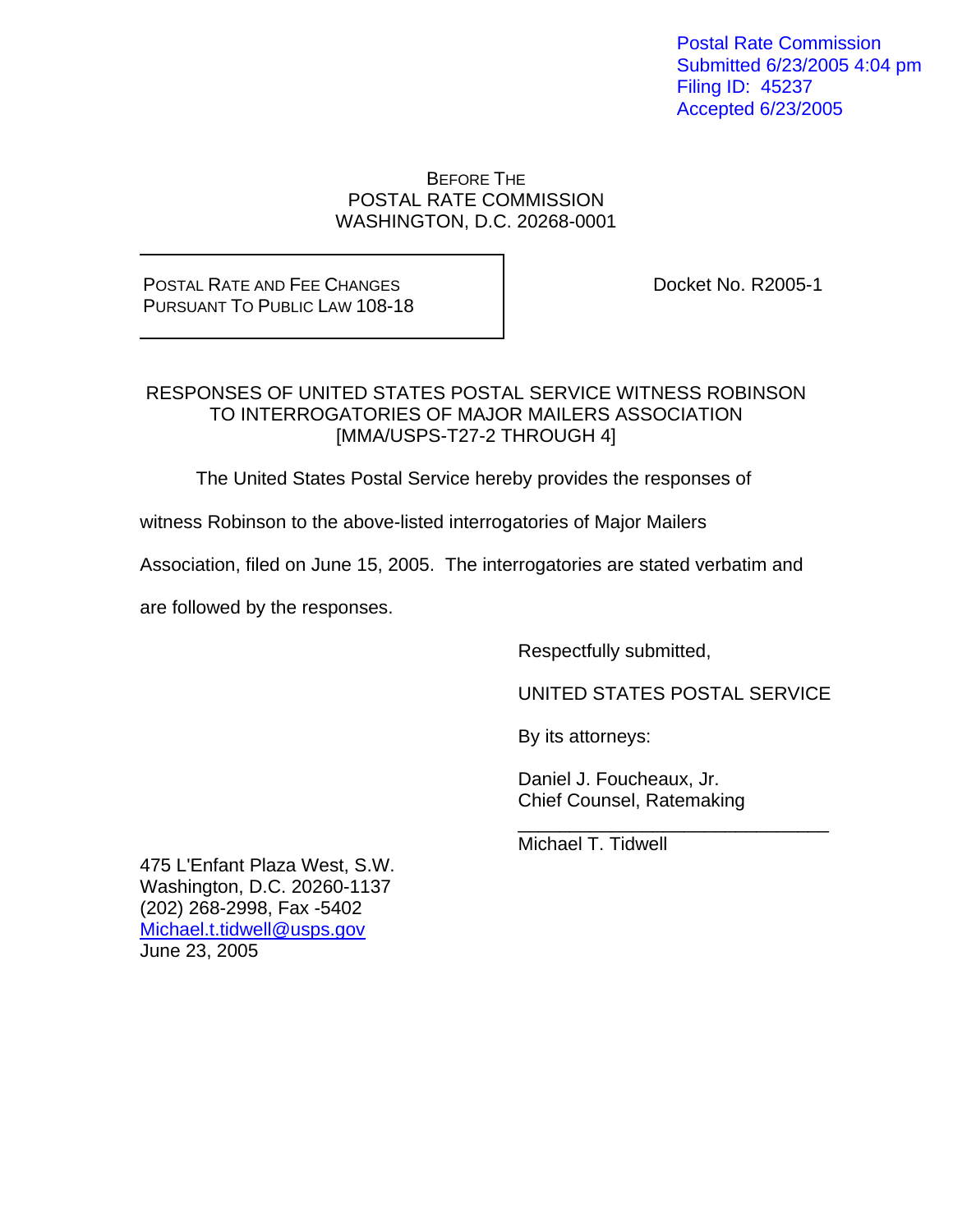#### **MMA/USPS-T27-2**

Please refer to your response to Interrogatory MMA/USPS-T27-1 B where you provide TY 2006 postal finances using the Commission's attributable cost methodology.

- A. Please confirm that, in R2000-1 and R2001-1, the Postal Rate Commission recommended rates for First-Class letters that resulted in cost coverages of 179 and 192, respectively. If you cannot confirm, please provide the correct cost coverages, explain how they were derived, and provide complete references to all source materials used.
- B. Please confirm that the Postal Service's proposed rates in R2005-1 result in a cost coverage for First-Class letters equal to 218. If you cannot confirm, please provide the correct cost coverage, explain how it was derived, and provide complete references to all source materials used.
- C. Please confirm that, in R2000-1 and R2001-1, the Postal Rate Commission recommended rates for First-Class letters that reflected markup indices of 138 and 145, respectively. If you cannot confirm, please provide the correct markup indices, explain how they were derived, and provide complete references to all sources used.
- D. Please confirm that the Postal Service's proposed rates in R2005-1 result in a markup index for First-Class letters equal to 148. If you cannot confirm, please provide the correct markup index, explain how it was derived, and provide complete references to all sources used.
- E. Please explain why the Postal Service's proposed 5.4% across-the-board rate increase significantly raises the cost coverage and markup index for First-Class mail in this case.

#### **RESPONSE**

A. Confirmed. See the Attachment to MMA/USPS-T27-2, columns (1) and

(2).

B. Confirmed assuming the Postal Rate Commission costing methodology is

used. See the Attachment to MMA/USPS-T27-2, column (3)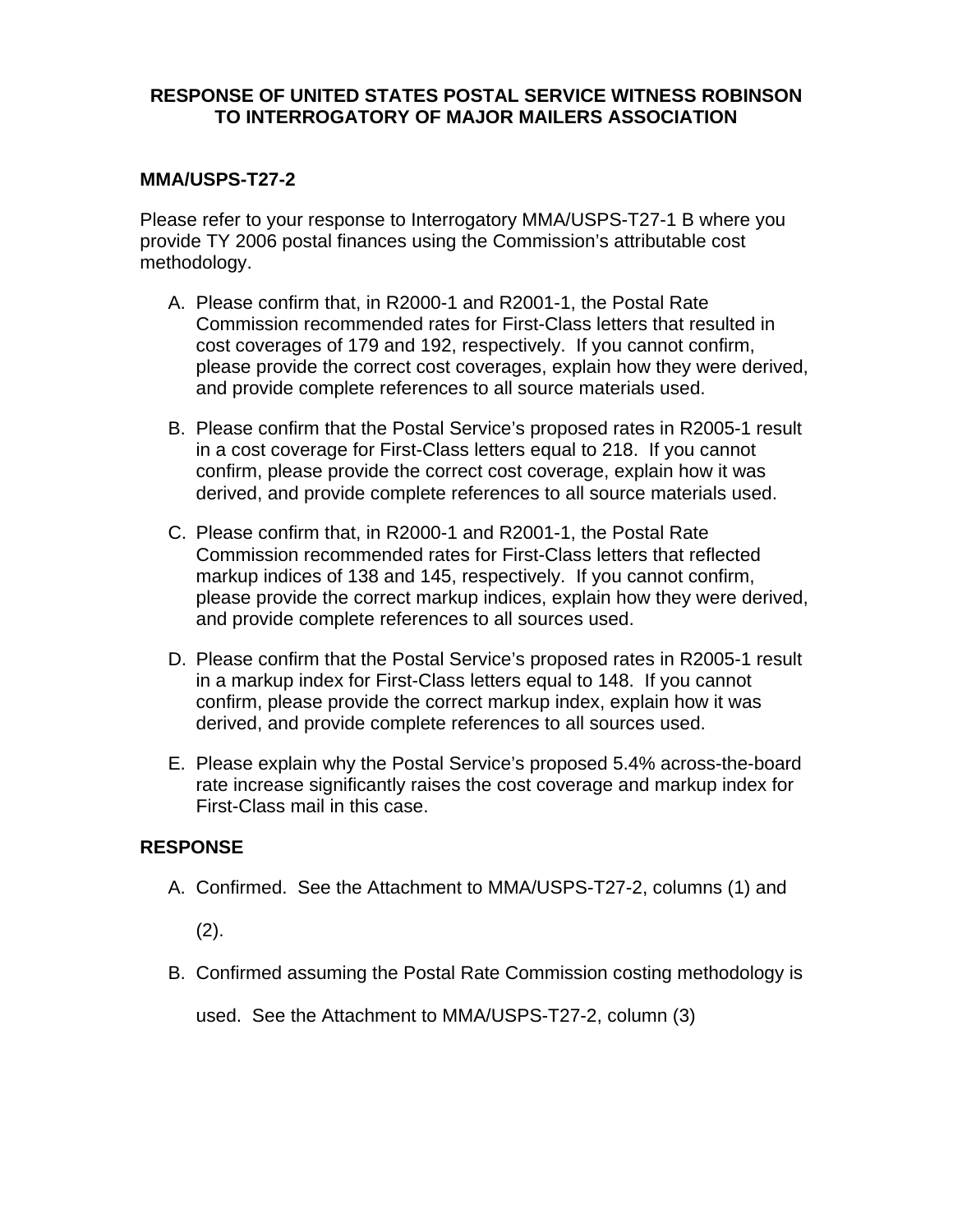#### **RESPONSE TO MMA/USPS-T27-2 (continued)**:

- C. Not confirmed. The markup index for First-Class Mail Letters and Sealed Parcels subclass for the Commission's recommended rates was 1.342 in Docket No. R2000-1 and 1.420 in Docket No. R2001-1. See Docket No. R2001-1, PRC Op. Appendix G at 37 and the Attachment to MMA/USPS-T27-2, column (1) and (2).
- D. Not confirmed. In this case, for the First-Class Mail Letters and Sealed Parcels subclass, the Postal Service's rate proposal results in a markup index of 1.472 using the Postal Service's costing methodology and 1.520 using the Postal Rate Commission's costing methodology. See the Attachment to MMA/USPS-T27-2 columns (3) [PRC] and (4) [USPS]
- E. The increase in the markup index for First-Class Mail Letters is not caused by the across-the-board proposed rate increase. In the absence of other changes in costs, an across-the-board rate increase will cause the markup indices for the individual subclasses to move towards the average markup index for the postal system as a whole.

 While the increase in the cost coverage for First-Class Mail is, in part, driven by the across-the-board rate increase proposed in this case, this is not the sole reason for the increase. The increases in both the cost coverage and the markup index for First-Class Mail Letters are in large measure the result of successful efforts to control Postal Service costs and may also be affected by changes in the characteristics of First-Class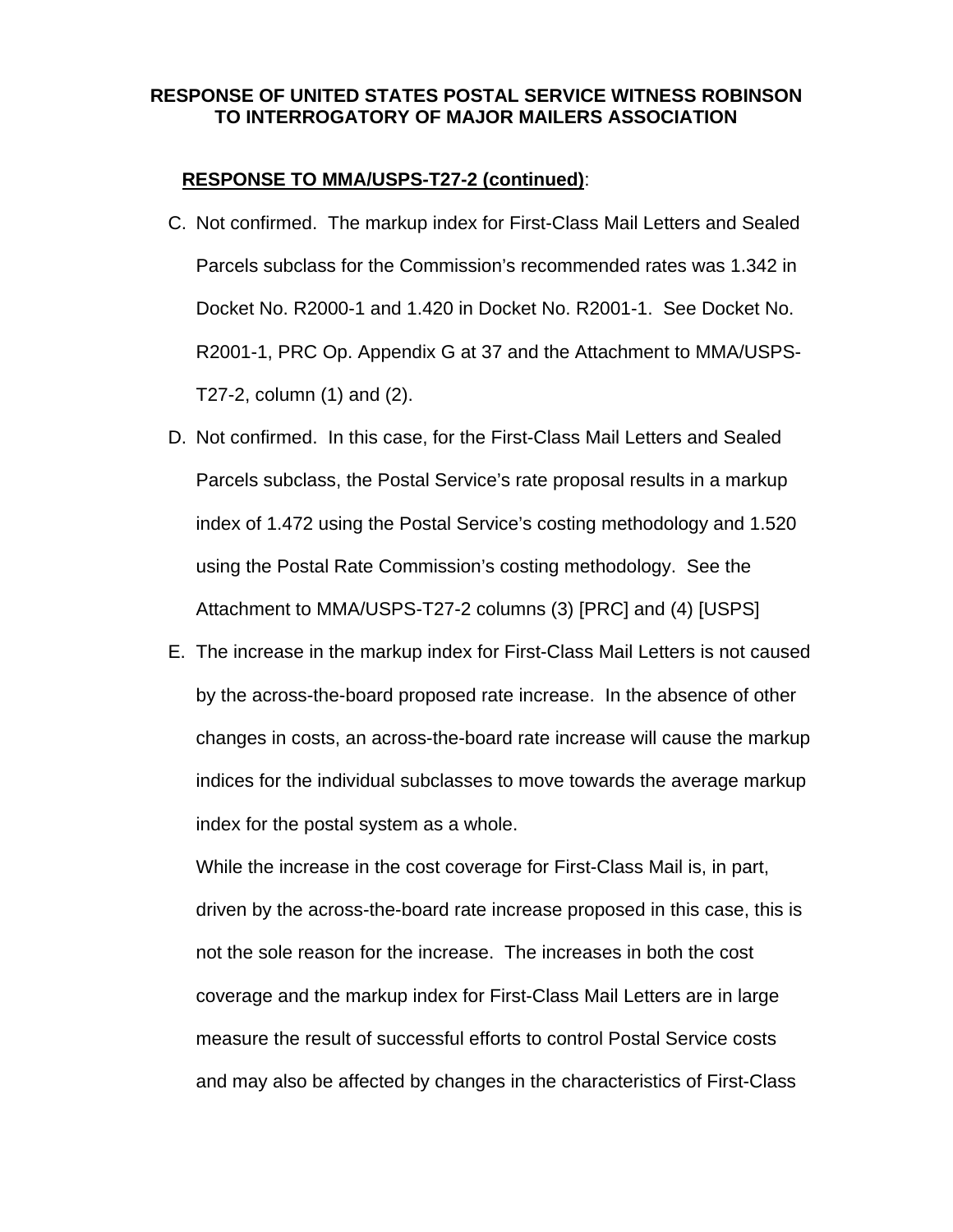## **RESPONSE TO MMA/USPS-T27-2 (continued)**:

Mail Letters. One result of the successful efficiency efforts is that, if the escrow obligation did not exist, the Postal Service would have been able to forgo a rate increase at this time. Instead, as discussed by witness Potter, the sole reason this increase has been proposed is to recover the Congressionally-mandated escrow obligation.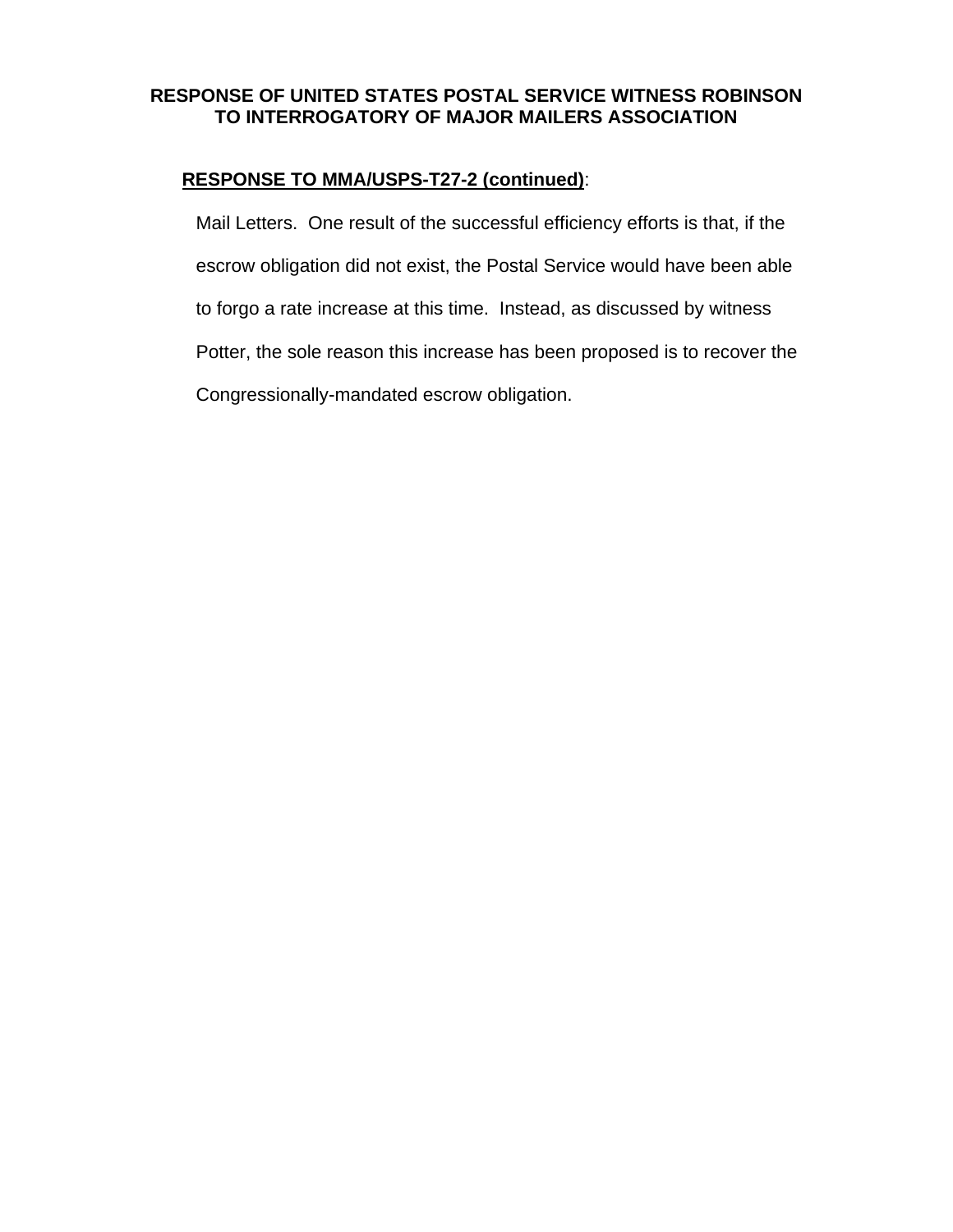#### **Attachment to MMA/USPS-T27-2 Calculation of Markups and Markup Indices Dockets No. R2000-1, R2001-1 and R2005-1**

|                                                    | <b>Costing Methodology</b>                               | R2000-1<br><b>PRC</b><br>(1) | R2001-1<br><b>PRC</b><br>(2) | R2005-1<br><b>PRC</b><br>(3) | R2005-1<br><b>USPS</b><br>(4) |
|----------------------------------------------------|----------------------------------------------------------|------------------------------|------------------------------|------------------------------|-------------------------------|
| <b>First-Class Mail Letters and Sealed Parcels</b> |                                                          |                              |                              |                              |                               |
| (a)                                                | Revenue                                                  | 35,749,605                   | 37,781,209                   | 35,901,564                   | 35,901,564                    |
| (b)                                                | Costs                                                    | 19,989,490                   | 19,677,353                   | 16,453,261                   | 15,621,298                    |
| $(c) = [(a) / (b)]$                                | Cost Coverage                                            | 178.8%                       | 192.0%                       | 218.2%                       | 229.8%                        |
| $(d) = [(a) / (b)] - 1$                            | Markup                                                   | 78.8%                        | 92.0%                        | 118.2%                       | 129.8%                        |
|                                                    | <b>First-Class Mail Presorted and Automation Letters</b> |                              |                              |                              |                               |
| (e)                                                | Revenue                                                  | 13,172,716                   | 15,915,988                   | 15,382,830                   | 15,382,830                    |
| (f)                                                | Costs                                                    | 5,305,138                    | 5,985,539                    | 4,912,741                    | 4,636,166                     |
| $(g) = [(e) / (f)]$                                | <b>Implicit Cost Coverage</b>                            | 248.3%                       | 265.9%                       | 313.1%                       | 331.8%                        |
| (h) = $[(e) / (f)] - 1$                            | <b>Implicit Markup</b>                                   | 148.3%                       | 165.9%                       | 213.1%                       | 231.8%                        |
| <b>All Mail and Services</b>                       |                                                          |                              |                              |                              |                               |
| (i)                                                | Revenue                                                  | 68,789,970                   | 74,741,743                   | 71,968,364                   | 71,968,364                    |
| (j)                                                | Costs                                                    | 43,336,799                   | 45,361,242                   | 40,486,419                   | 38,236,154                    |
| $(k) = [(i) / (j)]$                                | <b>Cost Coverage</b>                                     | 158.7%                       | 164.8%                       | 177.8%                       | 188.2%                        |
| $(I) = [(i) / (j)] - 1$                            | Markup                                                   | 58.7%                        | 64.8%                        | 77.8%                        | 88.2%                         |
| $(m) = (d) / (l)$                                  | Markup index FCM Letters                                 | 1.342                        | 1.420                        | 1.520                        | 1.472                         |
| $(n) = (h) / (l)$                                  | Implicit Markup index presort FCM Letters                | 2.525                        | 2.561                        | 2.741                        | 2.628                         |
|                                                    |                                                          |                              |                              |                              |                               |
|                                                    | <b>Sources</b>                                           | (1)                          | (2)                          | (3)                          | (4)                           |
|                                                    |                                                          | $(a)$ App. G at 1            | App. G at 1                  | Exhibit USPS-27B*            | Exhibit USPS-27B*             |
|                                                    |                                                          | $(b)$ App. G at 1            | App. G at 1                  | MMA/USPS-T27-1B              | Exhibit USPS-27B*             |
|                                                    |                                                          | $(e)$ App. G at 2            | App. G at 2                  | Exhibit USPS-27B*            | Exhibit USPS-27B*             |
|                                                    |                                                          | $(f)$ App. J at 1            | App. F at 1                  | MMA/USPS-T27-1B              | Exhibit USPS-27B*             |
|                                                    |                                                          | (i) App. G at 1              | App. G at 1                  | Exhibit USPS-27B*            | Exhibit USPS-27B*             |
|                                                    |                                                          | $(j)$ App. G at 1            | App. G at 1                  | MMA/USPS-T27-1B              | Exhibit USPS-27B*             |

\* Revised 6/10/2005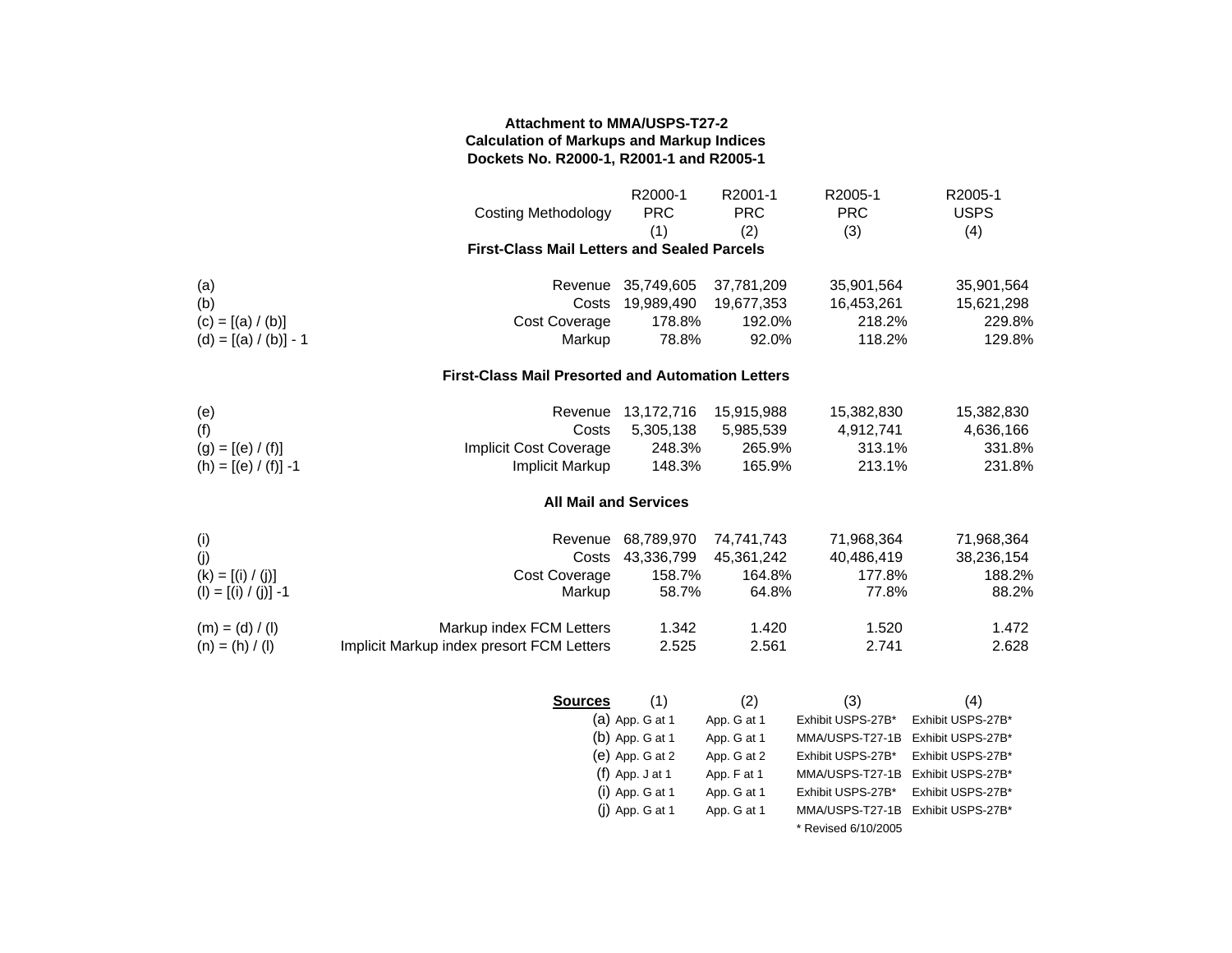#### **MMA/USPS-T27-3**

Please refer to your response to Interrogatory MMA/USPS-T27-1 B where you provide TY 2006 postal finances using the Commission's attributable cost methodology. Please also refer to USPS witness Taufique's response to Interrogatory GCA/USPS-T28-1 where he states, in relevant part:

…although workshared First-Class Mail is not a subclass, the proposal along the lines suggested in your question would cause these workshare rate categories, which have an implicit cost coverage exceeding all of the subclasses and whose unit cost has in fact declined 2.8 percent (between FY2000 and FY2004), to bear a disproportionate share of the escrow burden.

- A. Please confirm that, in R2000-1 and R2001-1, the Postal Rate Commission recommended rates for First-Class workshared letters that resulted in implicit cost coverages of 248 and 266 for, respectively. If you cannot confirm, please provide the correct cost coverages, explain how they were derived, and provide complete references to all source materials used.
- B. Please confirm that, in R2005-1, the Postal Service's proposed rates for First-Class workshared letters result in an implicit cost coverage equal to 313. If you cannot confirm, please provide the correct cost coverage, explain how it was derived, and provide complete references to all source materials used.
- C. Please confirm that, in R2000-1 and R2001-1, the Postal Rate Commission recommended rates for First-Class workshared letters that resulted in implicit markup indices of 260 and 261, respectively. If you cannot confirm, please provide the correct markup indices, explain how they were derived, and provide complete references to all source materials used.
- D. Please confirm that, in R2005-1, the Postal Service has proposed rates for First-Class workshared letters that result in an implicit markup index equal to 267. If you cannot confirm, please provide the correct markup index, explain how it was derived, and provide complete references to all sources used.
- E. Please confirm that, according to USPS witness Abdirhaman's workshare R2005-1 cost savings analysis (as shown in LR-USPS-K-47), the Postal Service's proposed discounts for First Class workshared letters allegedly exceed the purported cost savings. If you cannot confirm, please provide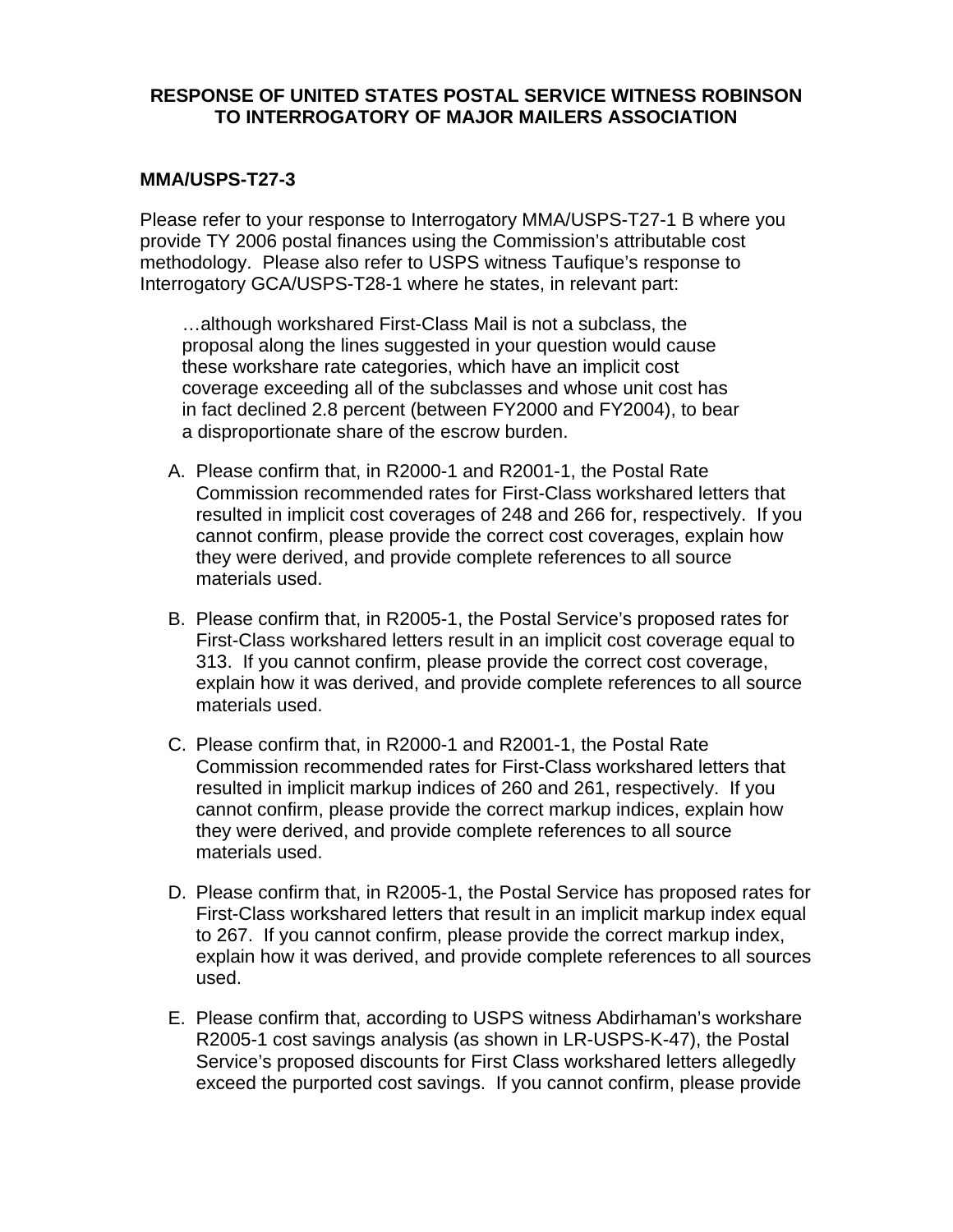## **MMA/USPS-T27-3 (continued)**:

 the correct discounts and related cost savings, explain how they were derived, and provide complete references to all source materials used.

F. Please explain why, in spite of increased discounts for First Class workshared letters that allegedly exceed the purported cost savings, the Postal Service's proposed 5.4% across-the-board rate increase in R2005- 1 would result in significant increases in the implicit cost coverage and implicit markup index for such workshared mail.

#### **RESPONSE**

- A. Confirmed. See the Attachment to MMA/USPS-T27-2, column (1) and (2).
- B. Confirmed assuming the Postal Rate Commission costing methodology is used. See Attachment to MMA/USPS-T27-2 column (3).
- C. Not confirmed. In Docket No. R2000-1, the Postal Rate Commission

recommended an implicit markup for First-Class Mail Presorted and

Automation Letters and Sealed Parcels of 2.525. In Docket No R2001-1,

the Postal Rate Commission recommended an implicit markup for First-

Class Mail Presorted and Automation Letters and Sealed Parcels of 2.561.

See the Attachment to MMA/USPS-T27-2 columns (1) and (2).

D. Not confirmed. In this case, for the First-Class Mail Presorted and Automation Letters and Sealed Parcels subclass, the Postal Service's rate proposal results in an implicit markup index of 2.628 using the Postal Service's costing methodology and 2.741 using the Postal Rate Commission's costing methodology. See the Attachment to MMA/USPS-T27-2 columns (3) [PRC] and (4) [USPS]

# **RESPONSE TO MMA/USPS-T27-3 (continued)**: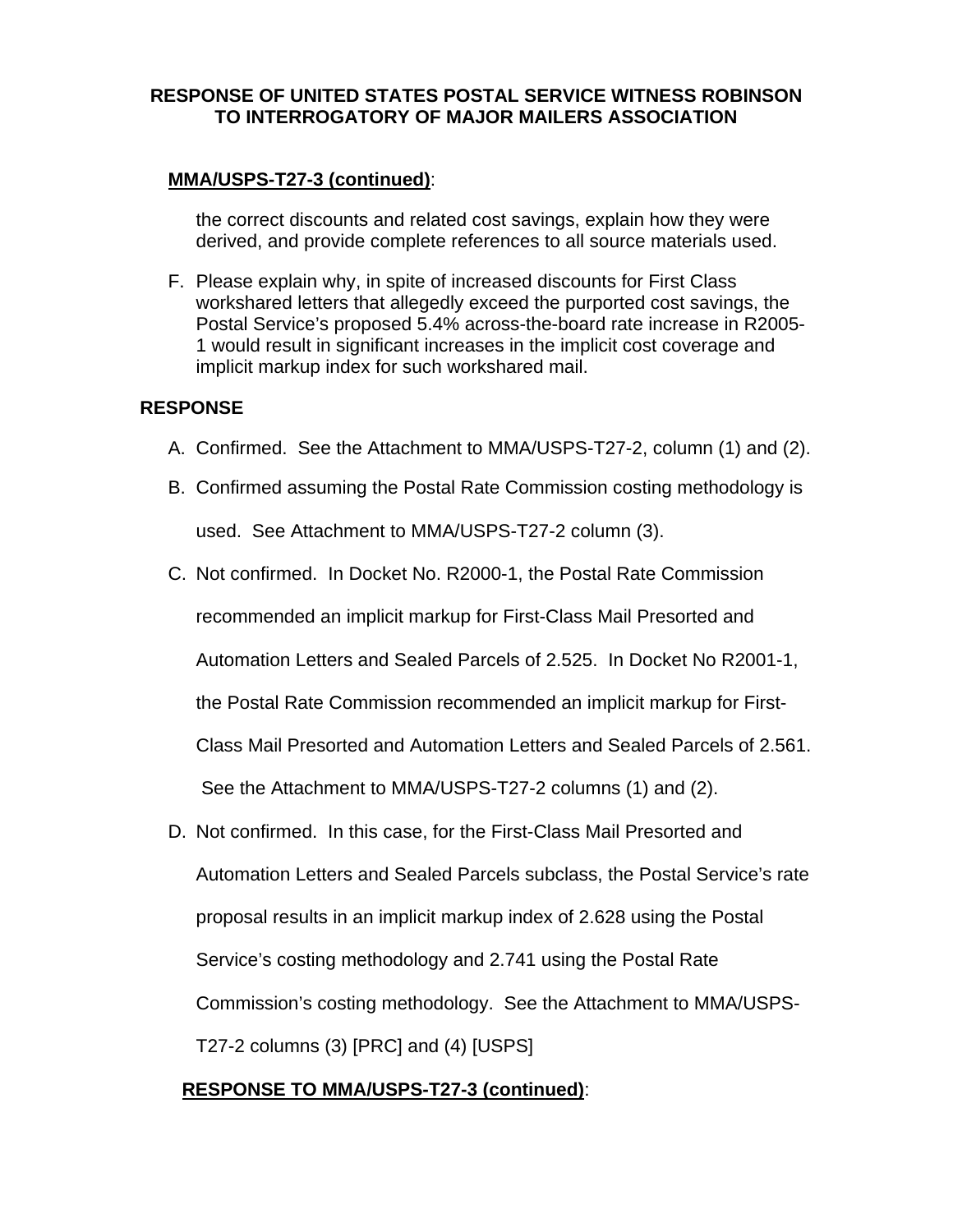- E. Confirmed.
- F. The proposed 5.4 percent across-the-board rate increase (including the proposed rate increases for presorted First-Class Mail) is not the only factor affecting the cost coverage and implicit markup for presorted and automation First-Class Mail. In addition to the proposed rate change, changes have occurred in underlying operational costs and, possibly, in mail characteristics (weight, destination, level of presortation) which also affect the costs that underlie the implicit cost coverages.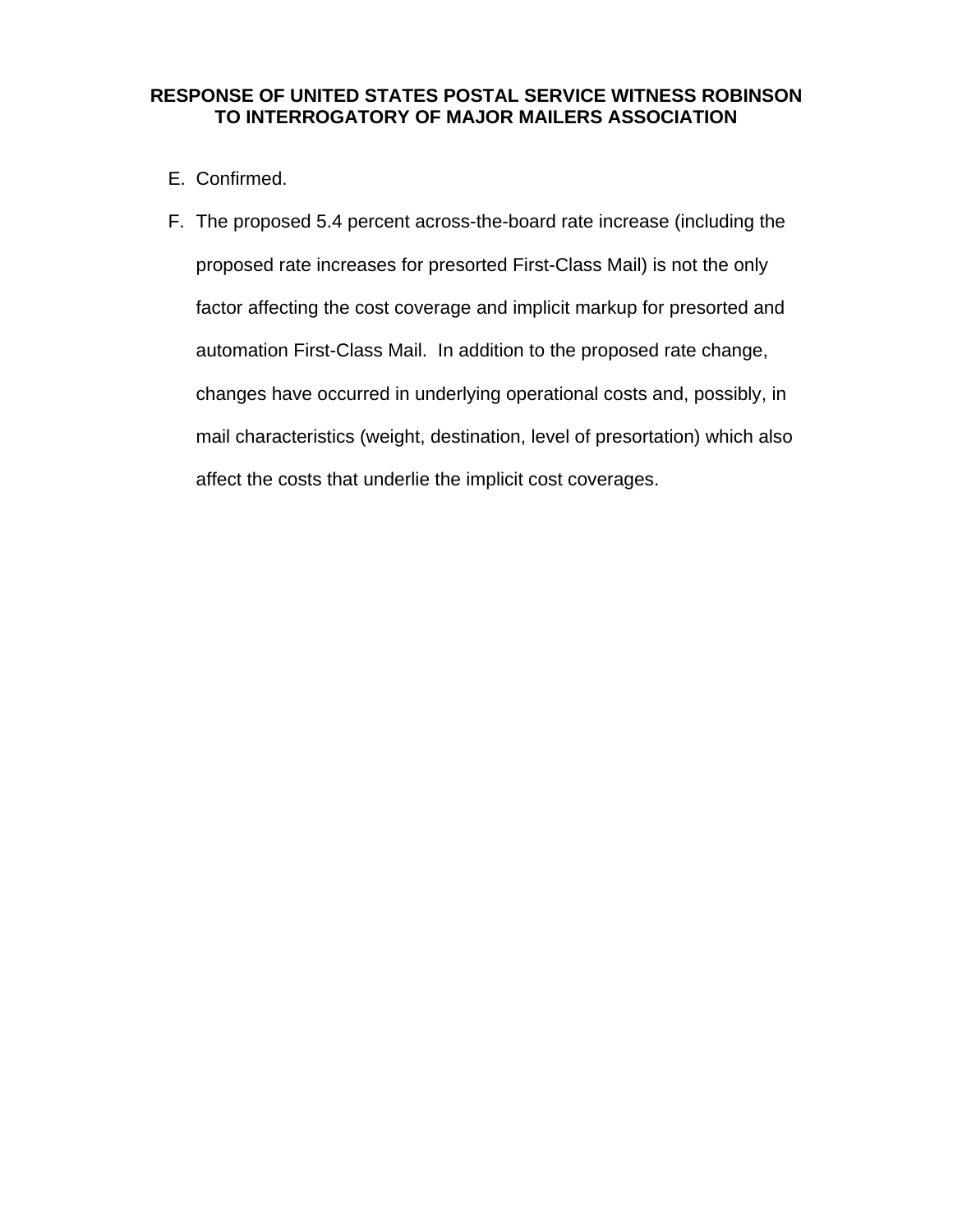#### **MMA/USPS-T27-4**

Please refer to your response to Interrogatory MMA/USPS-T27-1 B where you provide TY 2006 postal finances using the Commission's attributable cost methodology. Please also refer to page 9 of USPS witness Thress' direct testimony where he provides estimated price elasticities for various categories of mail.

- A. Please confirm that, according to USPS witness Thress, the own price elasticity for First-Class workshared letters has increased dramatically from -.071 in R2001-1 (USPS-T-8, p. 22) to -.329 in R2005-1. If you cannot confirm, please explain.
- B. Please confirm that, according to USPS witness Thress, the own price elasticity of -.329 for First-Class workshared letters is now higher than the own price elasticity of -.267 for standard regular letters. If you cannot confirm, please explain.
- C. Please explain how you took into consideration the own price elasticity for workshared letters, which has more than quadrupled, when determining that the proposed 5.4% across-the-board rate increase, the resulting cost coverage, and the resulting markup index were all fair and equitable according to the standards established in Section 3622(B) of the Act.

#### **RESPONSE**:

A. Confirmed that the estimated elasticity for First-Class Mail workshared

letters in this docket is -0.329 and that this elasticity was estimated to be

-0.071 in Docket No. R2001-1. For an explanation of First-Class Mail

elasticity estimates, changes in elasticity, and how to interpret them,

please see witness Thress's testimony, Section II.B.7, "Understanding

First-Class Letters Price Elasticities" and witness Thress's response to

ABA&NAPM/USPS-T7-2.

B. Confirmed that the own-price elasticity of -0.329 for workshared First-

Class Mail is greater in absolute value than the own-price elasticity of

-0.267 for Standard Mail Regular subclass. But, for a fuller explanation,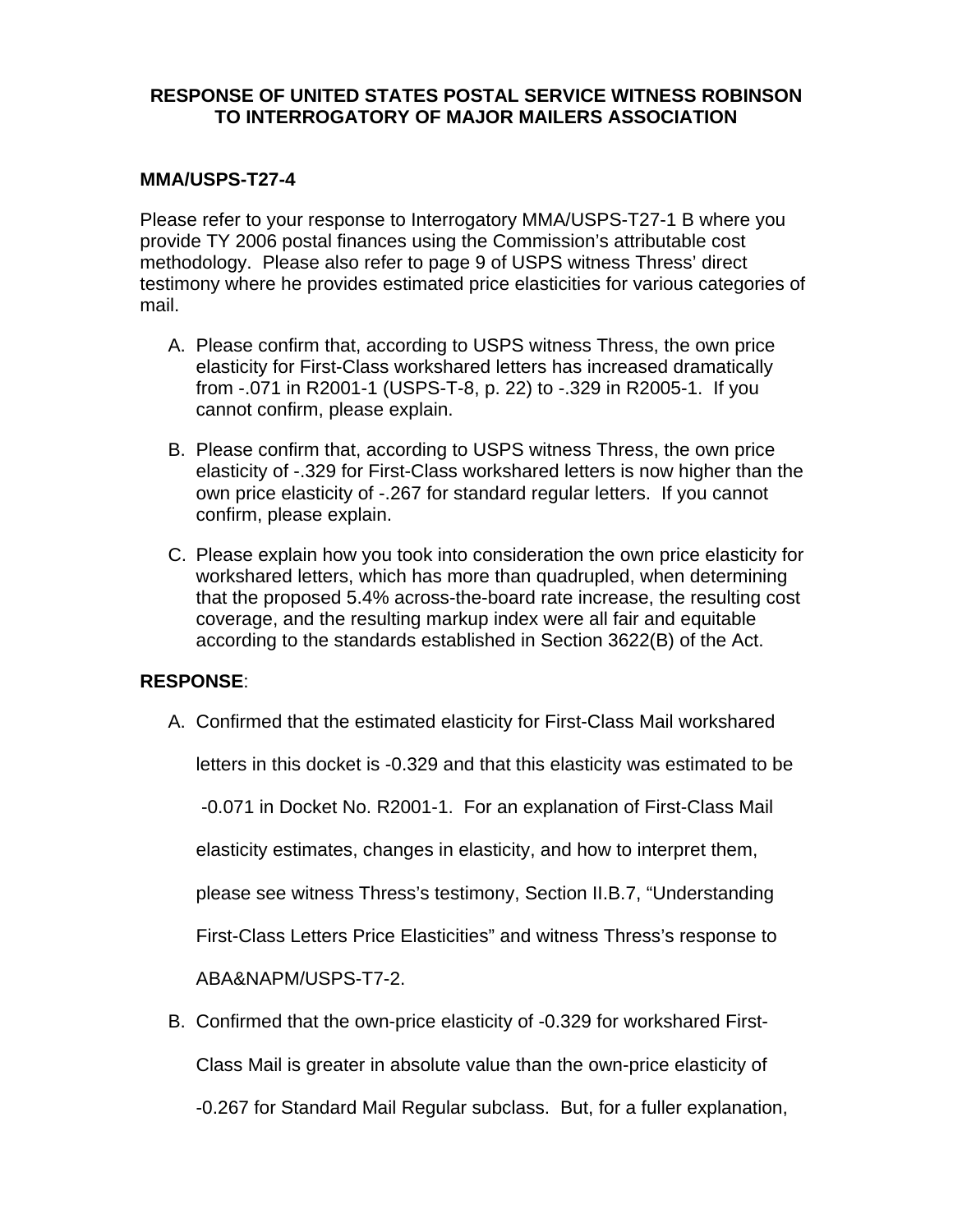#### **RESPONSE TO MMA/USPS-T27-4 (continued)**:

 please see the references to witness Thress's testimony cited in the response to part a above.

C. As indicated by witness Thress in his response to ABA&NAPM/USPS-T7- 2, a change in the estimated elasticity does not necessarily mean that the actual elasticity has changed. In preparing any rate proposal, the Postal Service reviews elasticity estimates as one measure of the economic value of service, indicating how the volume of a product customers purchases changes in response to a price change. Generally, the higher the elasticity in absolute value, the lower the economic value of service. A relatively low economic value of service would tend to support a lower markup that would a higher economic value of service. However, in addition to reviewing elasticity estimates, the Postal Service also reviews the intrinsic value of service to both the sender and the recipient. Elasticity estimates may not capture fully the value of service to the recipient which also must be considered under section 3622(b).

In preparing this proposal, I did review the relative value of service and the extent to which it was reflected in the current rates for workshared First-Class Mail. I also considered the circumstances surrounding the escrow obligation. On balance, given that the escrow requirement was